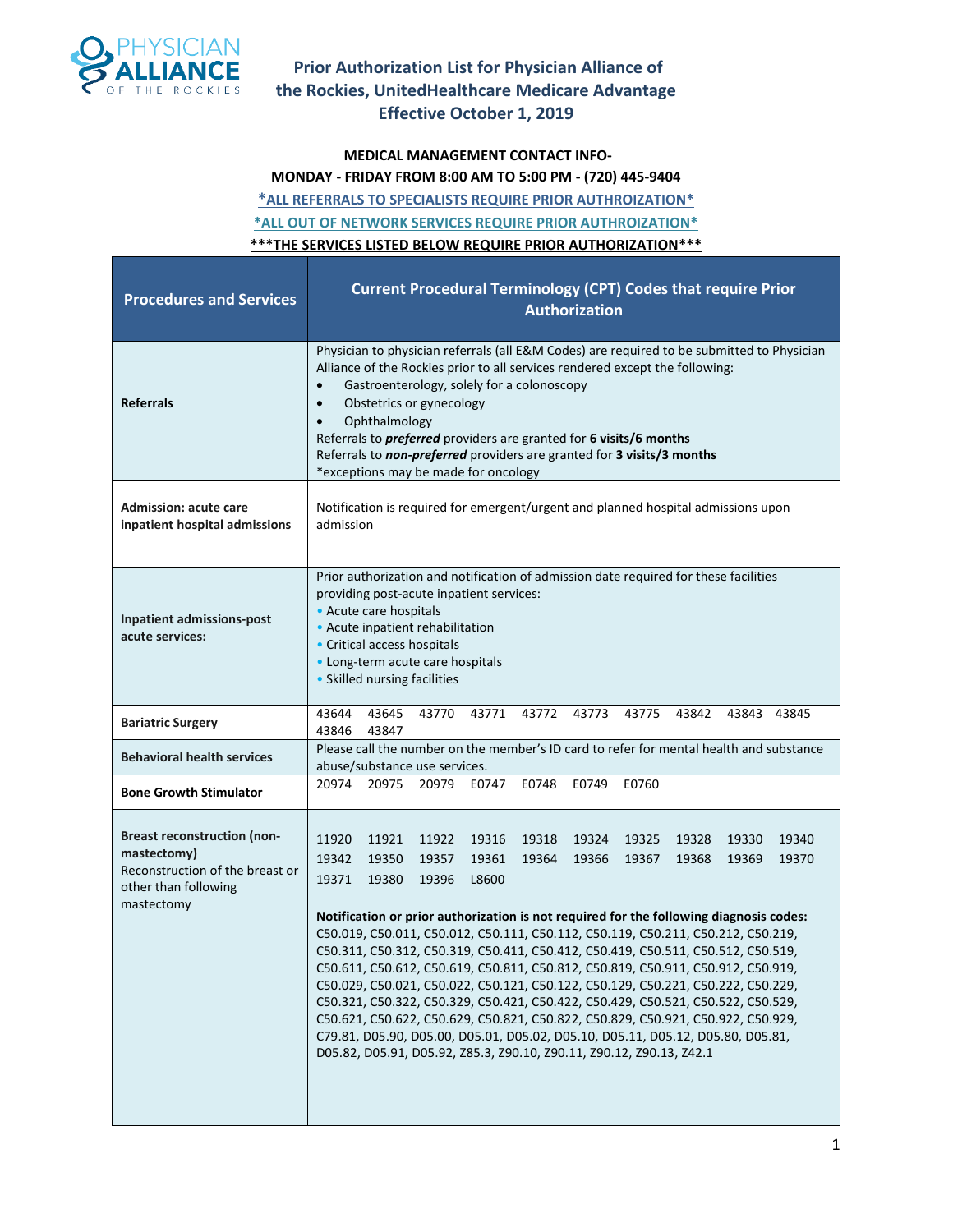

| <b>Procedures and Services</b>                                         | <b>Current Procedural Terminology (CPT) Codes that require Prior</b><br><b>Authorization</b> |                   |                                       |                |                |                                                                   |                |                |                 |                |  |  |
|------------------------------------------------------------------------|----------------------------------------------------------------------------------------------|-------------------|---------------------------------------|----------------|----------------|-------------------------------------------------------------------|----------------|----------------|-----------------|----------------|--|--|
| Cardiology<br>Diagnostic catheterization<br>Electrophysiology Implants | 93452                                                                                        | 93453             | 93454                                 | 93455          | 93456          | 93457                                                             | 93458          | 93459          | 93460           | 93461          |  |  |
| Pacemaker Implants<br>$\bullet$                                        | 33206                                                                                        | 33207             | 33208                                 | 33212          | 33213          | 33214                                                             | 33227          | 33228          |                 |                |  |  |
| <b>CRT</b><br>$\bullet$                                                | 33221                                                                                        | 33224             | 33229                                 | 33231          | 33264          | 33225                                                             |                |                |                 |                |  |  |
| Defibrillator<br>$\bullet$                                             | 33230                                                                                        | 33240             | 33249                                 | 33262          | 33263          | 33270                                                             |                |                |                 |                |  |  |
| Echocardiogram<br>$\bullet$                                            | 93303                                                                                        | 93304             | 93306                                 | 93307          | 93308          |                                                                   |                |                |                 |                |  |  |
| Stress Echo<br>$\bullet$                                               | 93350                                                                                        | 93351             |                                       |                |                |                                                                   |                |                |                 |                |  |  |
| <b>TEE</b><br>$\bullet$                                                | 93312                                                                                        | 93313             | 93314                                 | 96615          | 93316          | 93317                                                             | 93318          |                |                 |                |  |  |
| <b>Cochlear and other auditory</b>                                     |                                                                                              |                   |                                       |                |                |                                                                   |                |                |                 |                |  |  |
| implants                                                               | 69714                                                                                        | 69715             | 69718                                 | 69930          | L8614          | L8619                                                             | L8690          | L8691          | L8692           |                |  |  |
|                                                                        | 70450                                                                                        | 70460             | 70470                                 | 70480          | 70481          | 70482                                                             | 70486          | 70487          | 70488           | 70490          |  |  |
| <b>Complex Radiology</b><br><b>Computed Tomography</b>                 | 70491                                                                                        | 70492             | 70496                                 | 70498          | 71250          | 71260                                                             | 71270          | 71275          | 72125           | 72126          |  |  |
|                                                                        | 72127                                                                                        | 72128             | 72129                                 | 72130          | 72131          | 72132                                                             | 72133          | 72191          | 72192           | 72193          |  |  |
|                                                                        | 72194                                                                                        | 73200             | 73201                                 | 73202          | 73206          | 73700                                                             | 73701          | 73702          | 73706           | 74150          |  |  |
|                                                                        | 74160<br>75571                                                                               | 74170<br>75572    | 74174<br>75573                        | 74175<br>75574 | 74176<br>75635 | 74177<br>76380                                                    | 74178<br>76497 | 74261<br>G0297 | 74262<br>S8092* | 74263*         |  |  |
|                                                                        |                                                                                              |                   |                                       |                |                |                                                                   |                |                |                 |                |  |  |
|                                                                        | 70336                                                                                        | 70540             | 70543                                 | 70544          | 70545          | 70546                                                             | 70548          | 70549          | 70551           | 70553          |  |  |
|                                                                        | 70554                                                                                        | 70555             | 71550                                 | 71551          | 72149          | 72156                                                             | 72157          | 72158          | 72196           | 73218          |  |  |
|                                                                        | 73219                                                                                        | 73220             | 73221                                 | 73222          | 73223          | 73718                                                             | 73719          | 73720          | 73721           | 73722          |  |  |
| Magnetic Resonance Imaging                                             | 73723                                                                                        | 74181             | 74182                                 | 74712          | 74713          | 75557                                                             | 75559          | 72142          | 72195           | 70542          |  |  |
|                                                                        | 70547                                                                                        | 70552             | 71552                                 | 72141          | 72146          | 72148                                                             | 72147          | 72197          | 75561           | 75563          |  |  |
|                                                                        | 76498                                                                                        | 77021             | 77084                                 | 71555          | C8909          | C8910                                                             | C8911          | 72159*         | C8931*          | C8932*         |  |  |
|                                                                        | C8933* 72198                                                                                 |                   | C8918                                 | C8919          | C8920          | 73225*                                                            | C8934*         | C8935*         | C8936*          | 73725          |  |  |
|                                                                        | C8912                                                                                        | C8913             | C8914                                 | 74183          | S8037          | 74185                                                             | C8900          | C8901          | C8902           | 77058          |  |  |
|                                                                        | C8903                                                                                        | C8904             | C8905                                 | 77059          | C8906          | C8907                                                             | C8908          | S8042*         |                 |                |  |  |
|                                                                        | 78012                                                                                        | 78013             | 78014                                 | 78015          | 78016          | 78018                                                             | 78070          | 78071          | 78072           | 78075          |  |  |
|                                                                        | 78099                                                                                        | 78102             | 78103                                 | 78104          | 78185          | 78195                                                             | 78199          | 78201          | 78202           | 78205          |  |  |
| <b>Nuclear Medicine</b>                                                | 78206                                                                                        | 78215             | 78216                                 | 78226          | 78227          | 78230                                                             | 78231          | 78232          | 78258           | 78261          |  |  |
|                                                                        | 78262                                                                                        | 78264             | 78265                                 | 78266          | 78278          | 78282                                                             | 78290          | 78291          | 78299           | 78300          |  |  |
|                                                                        | 78305<br>78454                                                                               | 78306<br>78456    | 78315<br>78457                        | 78320<br>78458 | 78399<br>78466 | 78428<br>78468                                                    | 78445<br>78469 | 78451<br>78472 | 78452<br>78473  | 78453<br>78481 |  |  |
|                                                                        | 78483                                                                                        | 78494             | 78496                                 | 78499          | 78579          | 78580                                                             | 78582          | 78597          | 78598           | 78599          |  |  |
|                                                                        | 78600                                                                                        | 78601             | 78605                                 | 78606          | 78607          | 78610                                                             | 78630          | 78635          | 78645           | 78647          |  |  |
|                                                                        | 78650                                                                                        | 78660             | 78699                                 | 78700          | 78701          | 78707                                                             | 78708          | 78709          | 78710           | 78740          |  |  |
|                                                                        | 78761                                                                                        | 78799             | 78800                                 | 78801          | 78802          | 78803                                                             | 78804          | 78805          | 78806           | 78807          |  |  |
|                                                                        | 78999                                                                                        |                   |                                       |                |                |                                                                   |                |                |                 |                |  |  |
|                                                                        | 76376                                                                                        | 76377             |                                       |                |                |                                                                   |                |                |                 |                |  |  |
| 3D CT/MRI                                                              | 78459<br>78609                                                                               | 78491             | 78492<br>G0235* G0252* S8085*         | 78608          | 78811          | 78812                                                             | 78813          | 78814          | 78815           | 78816          |  |  |
| PET                                                                    |                                                                                              |                   |                                       |                |                |                                                                   |                |                |                 |                |  |  |
|                                                                        |                                                                                              |                   | Intensity modulated radiation therapy |                |                |                                                                   |                |                |                 |                |  |  |
|                                                                        |                                                                                              | 77385 77386 G6015 |                                       | G6016          |                |                                                                   |                |                |                 |                |  |  |
| Therapeutic radiology services                                         |                                                                                              |                   |                                       |                |                | Stereotactic radiosurgery and stereotactic body radiation therapy |                |                |                 |                |  |  |
|                                                                        | 77371                                                                                        | 77372             | 77373                                 | G0173          | G0251          | G0339                                                             | G0340          |                |                 |                |  |  |
|                                                                        |                                                                                              |                   |                                       |                |                |                                                                   |                |                |                 |                |  |  |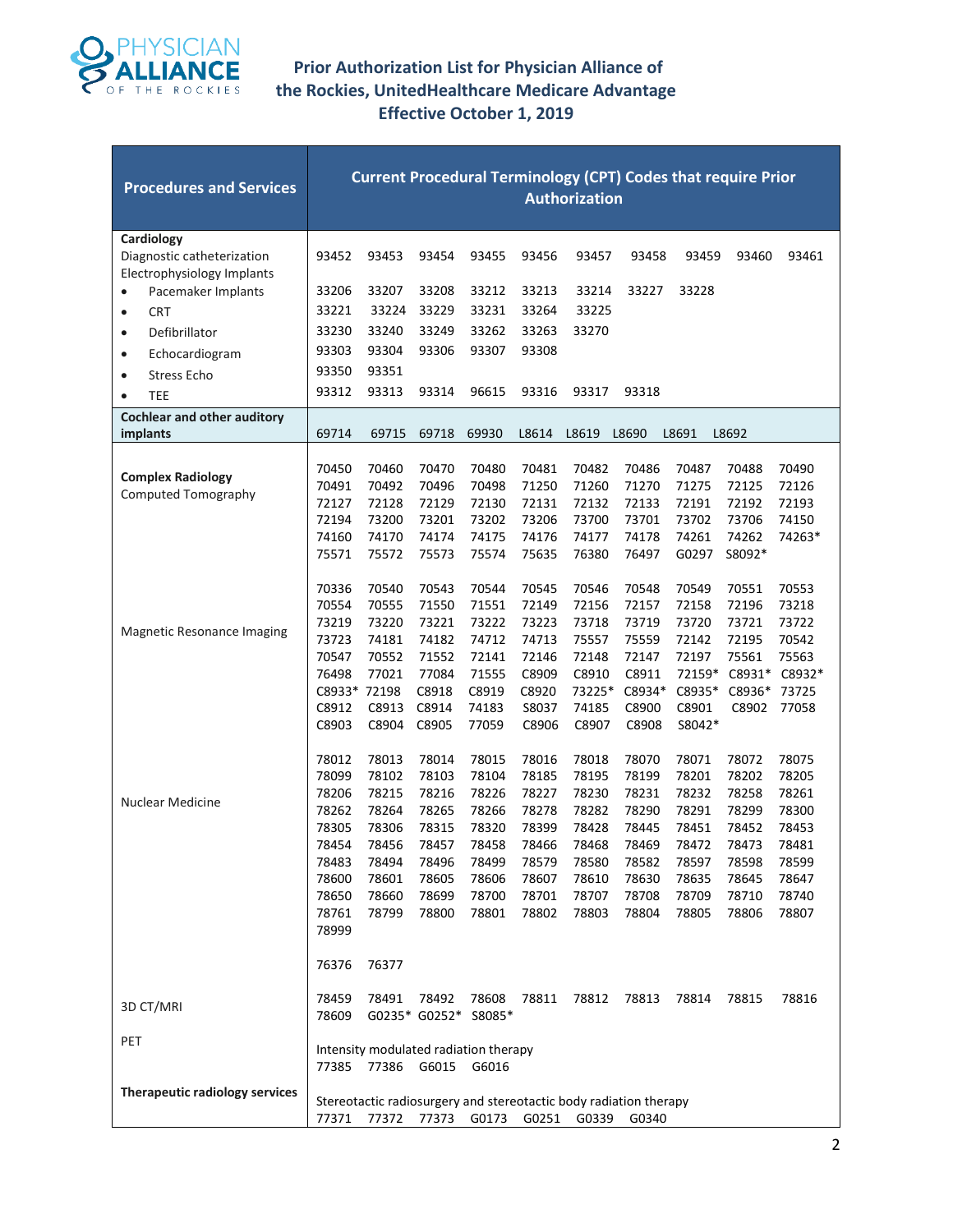

| <b>Procedures and Services</b>                                                                                                                                                                                                                                                                                                                                                                                                                                                                                                  | <b>Current Procedural Terminology (CPT) Codes that require Prior</b><br><b>Authorization</b> |                                                                               |                                                                               |                                                                               |                                                                               |                                                                               |                                                                               |                                                                               |                                                                               |                                                             |  |  |
|---------------------------------------------------------------------------------------------------------------------------------------------------------------------------------------------------------------------------------------------------------------------------------------------------------------------------------------------------------------------------------------------------------------------------------------------------------------------------------------------------------------------------------|----------------------------------------------------------------------------------------------|-------------------------------------------------------------------------------|-------------------------------------------------------------------------------|-------------------------------------------------------------------------------|-------------------------------------------------------------------------------|-------------------------------------------------------------------------------|-------------------------------------------------------------------------------|-------------------------------------------------------------------------------|-------------------------------------------------------------------------------|-------------------------------------------------------------|--|--|
| <b>Cosmetic and reconstructive</b><br>surgery<br>Cosmetic procedures that<br>change or improve physical<br>appearance, without<br>significantly improving or<br>restoring physiological<br>function<br>Reconstructive procedures<br>that either treat a medical<br>condition or improve or<br>restore physiologic function                                                                                                                                                                                                      | 11960<br>17108<br>21230<br>21268<br>30620<br>67906                                           | 11971<br>17999<br>21235<br>21275<br>31295<br>67908                            | 15820<br>21172<br>21248<br>21299<br>31296<br>67909                            | 15821<br>21175<br>21249<br>21740<br>31297<br>67912                            | 15822<br>21179<br>21255<br>21742<br>31298<br>67950                            | 15823<br>21180<br>21256<br>21743<br>67900<br>67961                            | 15830<br>21181<br>21260<br>28344<br>67901<br>67966                            | 15847<br>21182<br>21261<br>30540<br>67902<br>Q2026                            | 17106<br>21183<br>21263<br>30545<br>67903                                     | 17107<br>21184<br>21267<br>30560<br>67904                   |  |  |
| <b>Drug/Drug Therapies</b><br>Hyaluronic Acid (Hyalgan,<br>Synvisc, Orthovisc, Euflexxa,<br>Supartz                                                                                                                                                                                                                                                                                                                                                                                                                             | J7320                                                                                        | J7321                                                                         | J7322                                                                         | J7323                                                                         | J7324                                                                         | J7325                                                                         | J7326                                                                         | J7327                                                                         | J7328                                                                         | J7329                                                       |  |  |
| <b>Durable Medical Equipment</b><br>(continue to send requests to<br>Apria) NOT SUBJECT TO \$1000<br>threshold<br>Advance notification required<br>only in outpatient setting (to<br>include home).<br>Prosthetics are not DME (see<br>separate Prosthetics and<br>Orthotics notification<br>requirement in this grid) for<br>Medicare Advantage<br>Members.<br>Power mobility devices and<br>accessories, lymphedema<br>pumps and pneumatic<br>compressors require<br>notification or prior<br>authorization regardless of the | E0466<br>E1239<br>K0813<br>K0826<br>K0839<br>K0853<br>K0863<br>K0885                         | E0666<br>E2310<br>K0814<br>K0827<br>K0840<br>K0854<br>K0864<br>K0886          | E0667<br>E2311<br>K0815<br>K0828<br>K0841<br>K0855<br>K0869<br>K0890          | E0668<br>E2321<br>K0816<br>K0829<br>K0842<br>K0856<br>K0870<br>K0891          | E0669<br>K0800<br>K0820<br>K0830<br>K0843<br>K0857<br>K0871<br>K0898          | E0671<br>K0801<br>K0821<br>K0831<br>K0848<br>K0858<br>K0877<br>K0899          | E0672<br>K0802<br>K0822<br>K0835<br>K0849<br>K0859<br>K0878                   | E0673<br>K0806<br>K0823<br>K0836<br>K0850<br>K0860<br>K0879                   | E0675<br>K0808<br>K0824<br>K0837<br>K0851<br>K0861<br>K0880                   | E1230<br>K0812<br>K0825<br>K0838<br>K0852<br>K0862<br>K0884 |  |  |
| cost.<br>Durable medical equipment:<br>more than \$1,000<br>(continue to send requests to<br>Apria)<br>Durable medical equipment<br>with a retail purchase or<br>cumulative rental cost over<br>\$1,000                                                                                                                                                                                                                                                                                                                         | E0170<br>E0328<br>E0616<br>E0693<br>E0782<br>E0986<br>E1009<br>E1036<br>E1100                | E0193<br>E0329<br>E0617<br>E0694<br>E0783<br>E0988<br>E1011<br>E1037<br>E1110 | E0194<br>E0350<br>E0618<br>E0700<br>E0784<br>E1002<br>E1016<br>E1050<br>E1161 | E0246<br>E0373<br>E0635<br>E0710<br>E0785<br>E1003<br>E1017<br>E1070<br>E1170 | E0277<br>E0459<br>E0636<br>E0740<br>E0786<br>E1004<br>E1018<br>E1084<br>E1171 | E0300<br>E0462<br>E0639<br>E0746<br>E0830<br>E1005<br>E1020<br>E1085<br>E1172 | E0302<br>E0465<br>E0640<br>E0761<br>E0970<br>E1006<br>E1029<br>E1086<br>E1180 | E0304<br>E0483<br>E0642<br>E0764<br>E0983<br>E1007<br>E1030<br>E1087<br>E1190 | E0316<br>E0603<br>E0692<br>E0770<br>E0984<br>E1008<br>E1035<br>E1089<br>E1195 |                                                             |  |  |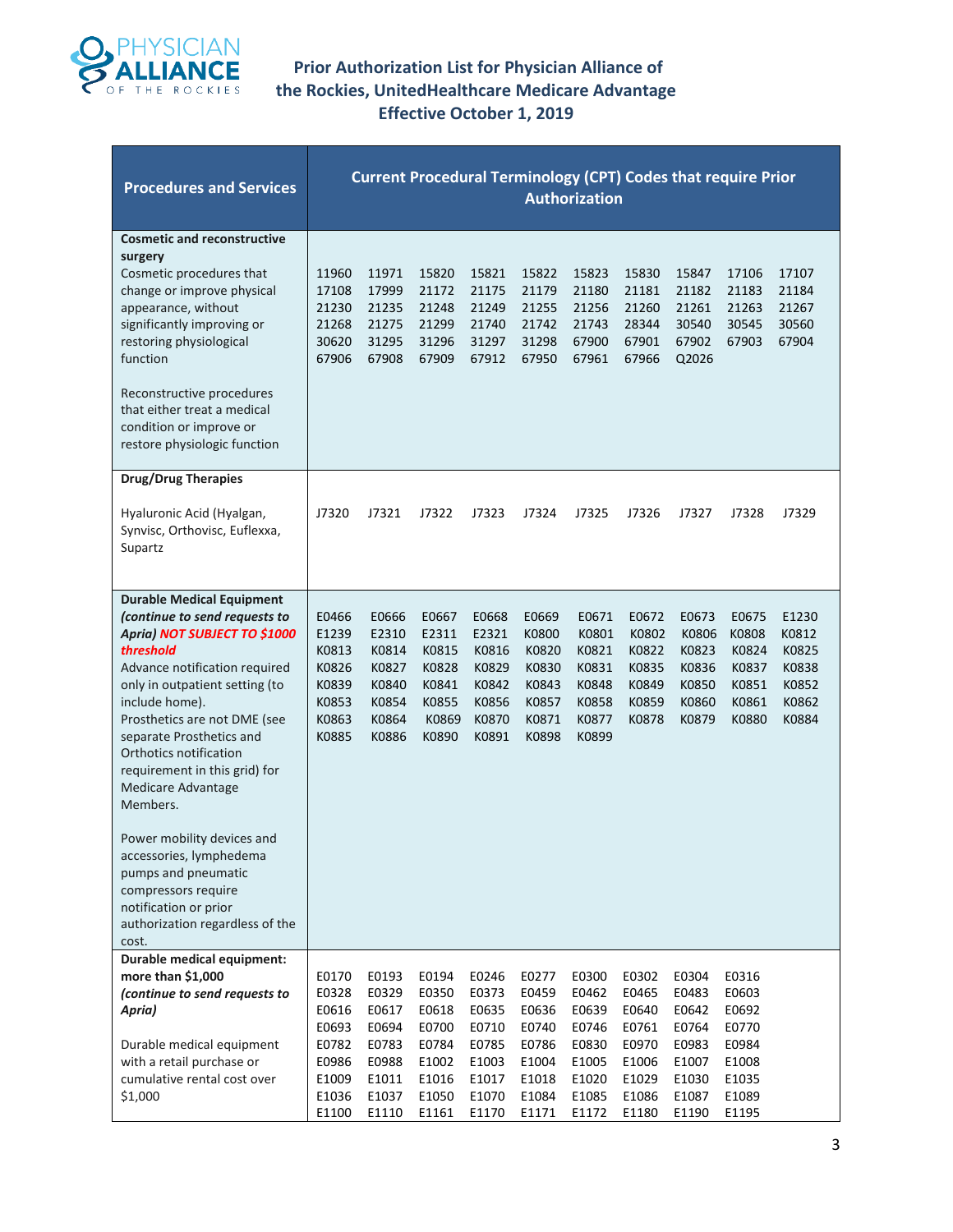

| <b>Procedures and Services</b>                                                                                                                                                                                                                                   | <b>Current Procedural Terminology (CPT) Codes that require Prior</b><br><b>Authorization</b> |                                                                      |                                                                               |                                                                                                                                     |                                                                      |                                                                      |                                                             |                                                             |                                                                                                                                                                                                                                                                                                                                                                |                                                              |  |  |
|------------------------------------------------------------------------------------------------------------------------------------------------------------------------------------------------------------------------------------------------------------------|----------------------------------------------------------------------------------------------|----------------------------------------------------------------------|-------------------------------------------------------------------------------|-------------------------------------------------------------------------------------------------------------------------------------|----------------------------------------------------------------------|----------------------------------------------------------------------|-------------------------------------------------------------|-------------------------------------------------------------|----------------------------------------------------------------------------------------------------------------------------------------------------------------------------------------------------------------------------------------------------------------------------------------------------------------------------------------------------------------|--------------------------------------------------------------|--|--|
| Advance notification required<br>only in outpatient setting (to<br>include home).<br>Prosthetics are not durable<br>medical equipment (see<br>separate Prosthetics and<br>Orthotics notification<br>requirement in this grid) for<br>Medicare Advantage members. | E1200<br>E1234<br>E1297<br>E1550<br>E1620<br>E1699<br>K0051<br>K0609                         | E1222<br>E1235<br>E1298<br>E1560<br>E1625<br>E1812<br>K0056<br>K0730 | E1224<br>E1236<br>E1310<br>E1575<br>E1630<br>K0020<br>K0065<br>K0743          | E1227<br>E1237<br>E1399<br>E1580<br>E1632<br>K0037<br>K0072<br>K0744                                                                | E1228<br>E1238<br>E1500<br>E1590<br>E1634<br>K0039<br>K0073<br>K0745 | E1229<br>E1270<br>E1510<br>E1592<br>E1635<br>K0044<br>K0098<br>K0746 | E1231<br>E1280<br>E1520<br>E1594<br>E1636<br>K0046<br>K0105 | E1232<br>E1295<br>E1530<br>E1600<br>E1637<br>K0047<br>K0108 | E1233<br>E1296<br>E1540<br>E1615<br>E1639<br>K0050<br>K0455                                                                                                                                                                                                                                                                                                    |                                                              |  |  |
| End stage renal disease<br>dialysis services                                                                                                                                                                                                                     |                                                                                              |                                                                      | Verbal Notification is required.                                              | UnitedHealthcare's disease management program.                                                                                      |                                                                      |                                                                      |                                                             |                                                             | Advance notification required when members are referred to an out of network provider<br>for dialysis services. Advance notification is not required for end stage renal disease when<br>a UnitedHealthcare Medicare Solutions member travels outside of the service area.<br>Please call Optum Kidney Resource Services at 866-561-7518 to refer members into |                                                              |  |  |
| Gastroenterology                                                                                                                                                                                                                                                 |                                                                                              |                                                                      |                                                                               |                                                                                                                                     |                                                                      |                                                                      |                                                             |                                                             |                                                                                                                                                                                                                                                                                                                                                                |                                                              |  |  |
| Colonoscopy<br>EGD<br>Capsule Endoscopy                                                                                                                                                                                                                          | 45378<br>43235<br>91110                                                                      | 45380<br>43236<br>91111                                              | G0105<br>43237                                                                | G0121<br>43239                                                                                                                      | 43245                                                                |                                                                      |                                                             |                                                             |                                                                                                                                                                                                                                                                                                                                                                |                                                              |  |  |
| Gender dysphoria treatment                                                                                                                                                                                                                                       | 55970<br>F64.8:<br>14000<br>15734<br>15783<br>31899<br>54520<br>54110<br>64856               | 55980<br>14001<br>15738<br>15788<br>53410<br>54660<br>57291<br>64892 | F64.9; Z87.890<br>14020<br>15750<br>15789<br>53420<br>54690<br>57292<br>64896 | The following surgical codes when billed with these DX codes: F64.0;<br>14021<br>15757<br>15792<br>53425<br>55175<br>57295<br>92507 | 14040<br>15758<br>15793<br>53430<br>55180<br>57296<br>92508          | 14041<br>15775<br>19303<br>54125<br>55866<br>57335                   | 14060<br>15776<br>19304<br>54400<br>56625<br>57426          | 14061<br>15780<br>20926<br>54401<br>56800<br>58661          | F64.1;<br>14301<br>15781<br>21899<br>54405<br>56805<br>58720                                                                                                                                                                                                                                                                                                   | F64.2;<br>14302<br>15782<br>31599<br>54408<br>57106<br>58940 |  |  |
| Home health care - Non-<br>nutritional<br>Advance notification required<br>only in outpatient setting (to<br>include home).<br>For service days 1-60, no<br>notification is required. For<br>service days 61 and beyond,<br>the services in the next column      | G0156                                                                                        | S9122                                                                | Certified Nurse's Aide in the home                                            |                                                                                                                                     |                                                                      |                                                                      |                                                             |                                                             |                                                                                                                                                                                                                                                                                                                                                                |                                                              |  |  |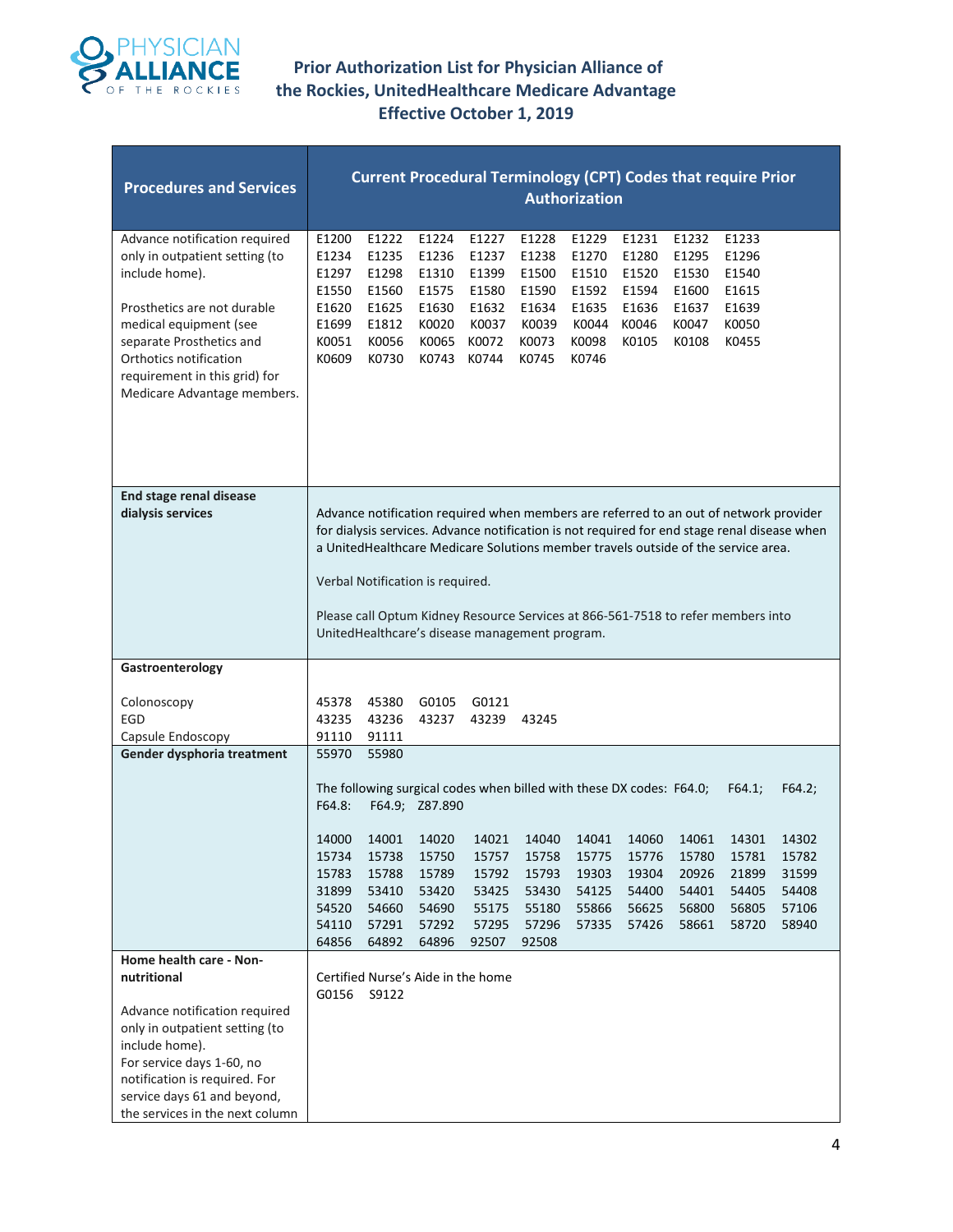

| <b>Procedures and Services</b>                                                                                                                                                                           | <b>Current Procedural Terminology (CPT) Codes that require Prior</b><br><b>Authorization</b>                               |                                                                                                                   |                                                                                                                               |                                                                                                                   |                                                                                                                   |                                                                                                                   |                                                                                                                   |                                                                                                                   |                                                                                                                   |                                                                                                                   |  |  |
|----------------------------------------------------------------------------------------------------------------------------------------------------------------------------------------------------------|----------------------------------------------------------------------------------------------------------------------------|-------------------------------------------------------------------------------------------------------------------|-------------------------------------------------------------------------------------------------------------------------------|-------------------------------------------------------------------------------------------------------------------|-------------------------------------------------------------------------------------------------------------------|-------------------------------------------------------------------------------------------------------------------|-------------------------------------------------------------------------------------------------------------------|-------------------------------------------------------------------------------------------------------------------|-------------------------------------------------------------------------------------------------------------------|-------------------------------------------------------------------------------------------------------------------|--|--|
| require prior authorization or<br>advance notification.                                                                                                                                                  |                                                                                                                            |                                                                                                                   |                                                                                                                               |                                                                                                                   |                                                                                                                   |                                                                                                                   |                                                                                                                   |                                                                                                                   |                                                                                                                   |                                                                                                                   |  |  |
| Hysterectomy – inpatient only<br>Vaginal hysterectomies -<br>No authorization required for<br>outpatient vaginal<br>hysterectomies.                                                                      | 58260<br>58293                                                                                                             | 58262<br>58294                                                                                                    | 58263                                                                                                                         | 58267                                                                                                             | 58270                                                                                                             | 58275                                                                                                             | 58280                                                                                                             | 58290                                                                                                             | 58291                                                                                                             | 58292                                                                                                             |  |  |
| Hysterectomy - inpatient and<br>outpatient procedures<br>Abdominal and laparoscopic<br>Surgeries                                                                                                         | 58150<br>58554                                                                                                             | 58152<br>58570                                                                                                    | 58180<br>58571                                                                                                                | 58541<br>58572                                                                                                    | 58542<br>58573                                                                                                    | 58543                                                                                                             | 58544                                                                                                             | 58550                                                                                                             | 58552                                                                                                             | 58553                                                                                                             |  |  |
| Non-emergency air transport<br>Non-urgent ambulance<br>transportation by air between<br>specified locations                                                                                              | A0430                                                                                                                      | A0431                                                                                                             | A0435                                                                                                                         | A0436                                                                                                             |                                                                                                                   |                                                                                                                   |                                                                                                                   |                                                                                                                   |                                                                                                                   |                                                                                                                   |  |  |
| <b>Orthognathic surgery</b><br>Treatment of maxillofacial<br>functional impairment                                                                                                                       | 21120<br>21146<br>21194<br>21244                                                                                           | 21121<br>21147<br>21195<br>21245                                                                                  | 21122<br>21150<br>21196<br>21246                                                                                              | 21123<br>21151<br>21198<br>21247                                                                                  | 21125<br>21154<br>21199                                                                                           | 21127<br>21155<br>21206                                                                                           | 21141<br>21159<br>21210                                                                                           | 21142<br>21160<br>21215                                                                                           | 21143<br>21188<br>21240                                                                                           | 21145<br>21193<br>21242                                                                                           |  |  |
| Orthotics: more than \$1,000<br>Orthotics with a retail<br>purchase or cumulative rental<br>cost more than \$1,000.<br>Advance notification required<br>only in outpatient setting (to<br>include home). | L0112<br>L0466<br>L0631<br>L0859<br>L1640<br>L1904<br>L2038<br>L2232<br>L3160<br>L3212<br>L3257<br>L3891<br>L3975<br>L4631 | L0113<br>L0468<br>L0632<br>L0999<br>L1680<br>L1920<br>L2040<br>L2320<br>L3201<br>L3213<br>L3265<br>L3900<br>L3976 | L0140<br>L0480<br>L0634<br>L <sub>1000</sub><br>L1685<br>L2000<br>L2050<br>L2387<br>L3202<br>L3214<br>L3320<br>L3901<br>L3977 | L0150<br>L0482<br>L0636<br>L1001<br>L1700<br>L2005<br>L2060<br>L2520<br>L3203<br>L3215<br>L3485<br>L3904<br>L3978 | L0170<br>L0484<br>L0638<br>L1005<br>L1710<br>L2010<br>L2070<br>L2525<br>L3204<br>L3250<br>L3649<br>L3921<br>L4000 | L0200<br>L0486<br>L0700<br>L1200<br>L1720<br>L2020<br>L2080<br>L2526<br>L3206<br>L3251<br>L3674<br>L3956<br>L4030 | L0220<br>L0622<br>L0710<br>L1300<br>L1730<br>L2030<br>L2090<br>L2627<br>L3207<br>L3252<br>L3720<br>L3961<br>L4040 | L0452<br>L0623<br>L0810<br>L1310<br>L1755<br>L2034<br>L2126<br>L2628<br>L3208<br>L3253<br>L3764<br>L3967<br>L4045 | L0462<br>L0624<br>L0820<br>L1499<br>L1834<br>L2036<br>L2128<br>L2800<br>L3209<br>L3254<br>L3765<br>L3971<br>L4050 | L0464<br>L0629<br>L0830<br>L1630<br>L1844<br>L2037<br>L2136<br>L2861<br>L3211<br>L3255<br>L3766<br>L3973<br>L4055 |  |  |
| <b>Orthopedic surgeries</b><br>Spine and joint surgeries                                                                                                                                                 | 22100<br>22214<br>22558<br>22804<br>22855<br>24360<br>27137<br>29868<br>63016<br>63051                                     | 22101<br>22220<br>22590<br>22808<br>22856<br>24361<br>27138<br>29914<br>63017<br>63055                            | 22102<br>22222<br>22595<br>22810<br>22861<br>24362<br>27412<br>29915<br>63020<br>63056                                        | 22110<br>22224<br>22600<br>22812<br>22864<br>24363<br>27445<br>29916<br>63030<br>63064                            | 22112<br>22532<br>22610<br>22818<br>22865<br>27120<br>27446<br>63001<br>63040<br>63075                            | 22114<br>22533<br>22612<br>22819<br>22867<br>27122<br>27447<br>63003<br>63042<br>63077                            | 22206<br>22548<br>22630<br>22830<br>22869<br>27125<br>27486<br>63005<br>63045<br>63081                            | 22207<br>22551<br>22633<br>22849<br>22899<br>27130<br>27487<br>63011<br>63046<br>63085                            | 22210<br>22554<br>22800<br>22850<br>23470<br>27132<br>29866<br>63012<br>63047<br>63087                            | 22212<br>22556<br>22802<br>22852<br>23472<br>27134<br>29867<br>63015<br>63050<br>63090                            |  |  |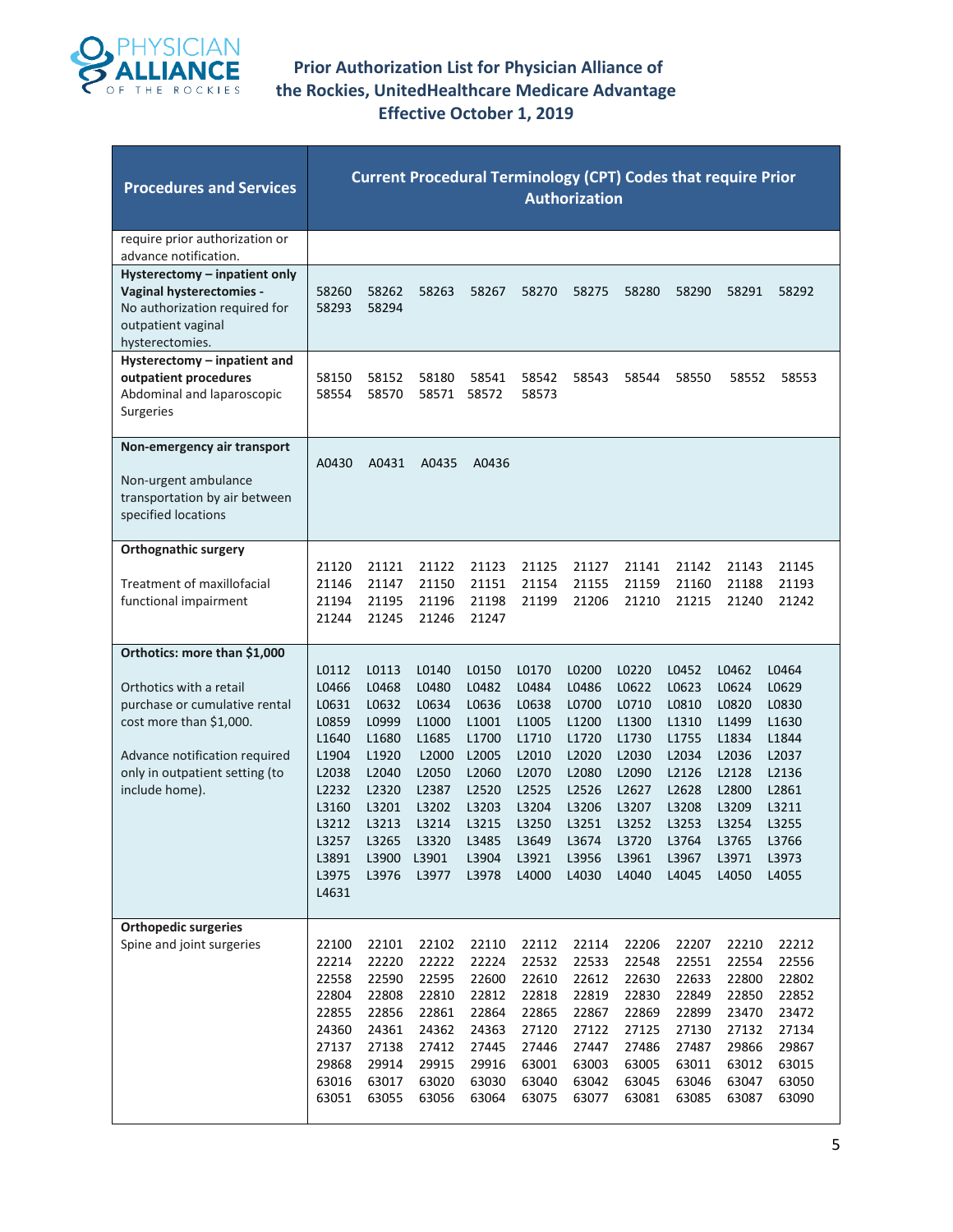

| <b>Procedures and Services</b>                                                                                                                                                                                                                                                                                                                                                                                                                                                                       | <b>Current Procedural Terminology (CPT) Codes that require Prior</b><br><b>Authorization</b>                                                                   |                                                                                                                                                                   |                                                                                                                                                                |                                                                                                                                                                |                                                                                                                                                                                                                                                                                                                |                                                                                                                                                                |                                                                                                                                                                |                                                                                                                                                                |                                                                                                                                                                |                                                                                                                                                                |  |  |
|------------------------------------------------------------------------------------------------------------------------------------------------------------------------------------------------------------------------------------------------------------------------------------------------------------------------------------------------------------------------------------------------------------------------------------------------------------------------------------------------------|----------------------------------------------------------------------------------------------------------------------------------------------------------------|-------------------------------------------------------------------------------------------------------------------------------------------------------------------|----------------------------------------------------------------------------------------------------------------------------------------------------------------|----------------------------------------------------------------------------------------------------------------------------------------------------------------|----------------------------------------------------------------------------------------------------------------------------------------------------------------------------------------------------------------------------------------------------------------------------------------------------------------|----------------------------------------------------------------------------------------------------------------------------------------------------------------|----------------------------------------------------------------------------------------------------------------------------------------------------------------|----------------------------------------------------------------------------------------------------------------------------------------------------------------|----------------------------------------------------------------------------------------------------------------------------------------------------------------|----------------------------------------------------------------------------------------------------------------------------------------------------------------|--|--|
| Vertebroplasty/Kyphoplasty                                                                                                                                                                                                                                                                                                                                                                                                                                                                           | 63101<br>63194<br>22510                                                                                                                                        | 63102<br>63195<br>22511                                                                                                                                           | 63170<br>63196<br>22512                                                                                                                                        | 63172<br>63197<br>22513                                                                                                                                        | 63173<br>63198<br>22514                                                                                                                                                                                                                                                                                        | 63180<br>63199<br>22515                                                                                                                                        | 63182<br>63200<br>0200T                                                                                                                                        | 63185<br>J7330<br>0201T                                                                                                                                        | 63190                                                                                                                                                          | 63191                                                                                                                                                          |  |  |
| <b>Out-of-network services</b>                                                                                                                                                                                                                                                                                                                                                                                                                                                                       | when:                                                                                                                                                          |                                                                                                                                                                   |                                                                                                                                                                |                                                                                                                                                                | For UnitedHealthcare Medicare Advantage Members:<br>Advance notification is required for UnitedHealthcare Medicare Advantage members<br>A network physician or health care professional refers them to an out-of-network care<br>provider and the member's benefit plan does not cover out-of-network services |                                                                                                                                                                |                                                                                                                                                                |                                                                                                                                                                |                                                                                                                                                                |                                                                                                                                                                |  |  |
| <b>Pain Management</b>                                                                                                                                                                                                                                                                                                                                                                                                                                                                               |                                                                                                                                                                |                                                                                                                                                                   |                                                                                                                                                                |                                                                                                                                                                |                                                                                                                                                                                                                                                                                                                |                                                                                                                                                                |                                                                                                                                                                |                                                                                                                                                                |                                                                                                                                                                |                                                                                                                                                                |  |  |
| ESI                                                                                                                                                                                                                                                                                                                                                                                                                                                                                                  | 62321                                                                                                                                                          | 62323                                                                                                                                                             | 62325                                                                                                                                                          | 62327                                                                                                                                                          | 64479                                                                                                                                                                                                                                                                                                          | 64480                                                                                                                                                          | 64483                                                                                                                                                          | 64484                                                                                                                                                          |                                                                                                                                                                |                                                                                                                                                                |  |  |
| <b>Facet Blocks</b>                                                                                                                                                                                                                                                                                                                                                                                                                                                                                  | 64633                                                                                                                                                          | 64634                                                                                                                                                             | 64636                                                                                                                                                          | 64490                                                                                                                                                          | 64491                                                                                                                                                                                                                                                                                                          | 64492                                                                                                                                                          | 64493                                                                                                                                                          | 64494                                                                                                                                                          | 64495                                                                                                                                                          |                                                                                                                                                                |  |  |
| <b>Potentially unproven services</b><br>(including experimental/<br>investigational)<br>Services, including<br>medications, determined to be<br>ineffective effective for<br>treating the medical condition<br>and/or to have no beneficial<br>effect on health outcomes.<br>This determine is made when<br>there is insufficient clinical<br>evidence from well-conducted<br>randomized controlled trials or<br>cohort studies in the prevailing<br>published, peer-reviewed<br>medical literature. | 28890<br>64555                                                                                                                                                 | 36514<br>64722                                                                                                                                                    | 61850<br>64744                                                                                                                                                 | 61863<br>66180                                                                                                                                                 | 61864<br>95965                                                                                                                                                                                                                                                                                                 | 61867<br>95966                                                                                                                                                 | 61868                                                                                                                                                          |                                                                                                                                                                | 61886                                                                                                                                                          | 64405                                                                                                                                                          |  |  |
| Prosthetics: more than \$1,000<br>Prosthetics with a retail or<br>cumulative rental cost more<br>than \$1,000.<br>Advance notification required<br>only in outpatient setting (to<br>include home).                                                                                                                                                                                                                                                                                                  | L5010<br>L5220<br>L5400<br>L5570<br>L5616<br>L5703<br>L5818<br>L5857<br>L5981<br>L6100<br>L6350<br>L6570<br>L6646<br>L6715<br>L6900<br>L6955<br>L7170<br>L8041 | L5020<br>L5230<br>L5420<br>L5580<br>L5639<br>L5707<br>L5822<br>L5858<br>$-L5987$<br>L6110<br>L6360<br>L6580<br>L6648<br>L6721<br>L6905<br>L6960<br>L7180<br>L8042 | L5050<br>L5250<br>L5500<br>L5585<br>L5643<br>L5724<br>L5824<br>L5930<br>L5988<br>L6120<br>L6370<br>L6582<br>L6693<br>L6722<br>L6910<br>L6965<br>L7181<br>L8043 | L5060<br>L5270<br>L5505<br>L5590<br>L5649<br>L5726<br>L5826<br>L5960<br>L5990<br>L6130<br>L6380<br>L6584<br>L6696<br>L6880<br>L6920<br>L6970<br>L7185<br>L8044 | L5100<br>L5280<br>L5510<br>L5595<br>L5651<br>L5728<br>L5828<br>L5961<br>L6000<br>L6200<br>L6382<br>L6586<br>L6697<br>L6881<br>L6925<br>L6975<br>L7186<br>L8049                                                                                                                                                 | L5105<br>L5301<br>L5520<br>L5600<br>L5681<br>L5780<br>L5830<br>L5966<br>L6010<br>L6205<br>L6384<br>L6588<br>L6707<br>L6882<br>L6930<br>L7007<br>L7190<br>L8499 | L5150<br>L5312<br>L5530<br>L5610<br>L5683<br>L5781<br>L5840<br>L5968<br>L6020<br>L6250<br>L6400<br>L6590<br>L6709<br>L6883<br>L6935<br>L7008<br>L7191<br>L8505 | L5160<br>L5321<br>L5535<br>L5611<br>L5700<br>L5782<br>L5845<br>L5973<br>L6026<br>L6300<br>L6450<br>L6621<br>L6712<br>L6884<br>L6940<br>L7009<br>L7499<br>L8604 | L5200<br>L5331<br>L5540<br>L5613<br>L5701<br>L5795<br>L5848<br>L5979<br>L6050<br>L6310<br>L6500<br>L6624<br>L6713<br>L6885<br>L6945<br>L7040<br>L8035<br>L8609 | L5210<br>L5341<br>L5560<br>L5614<br>L5702<br>L5814<br>L5856<br>L5980<br>L6055<br>L6320<br>L6550<br>L6638<br>L6714<br>L6895<br>L6950<br>L7045<br>L8039<br>L8699 |  |  |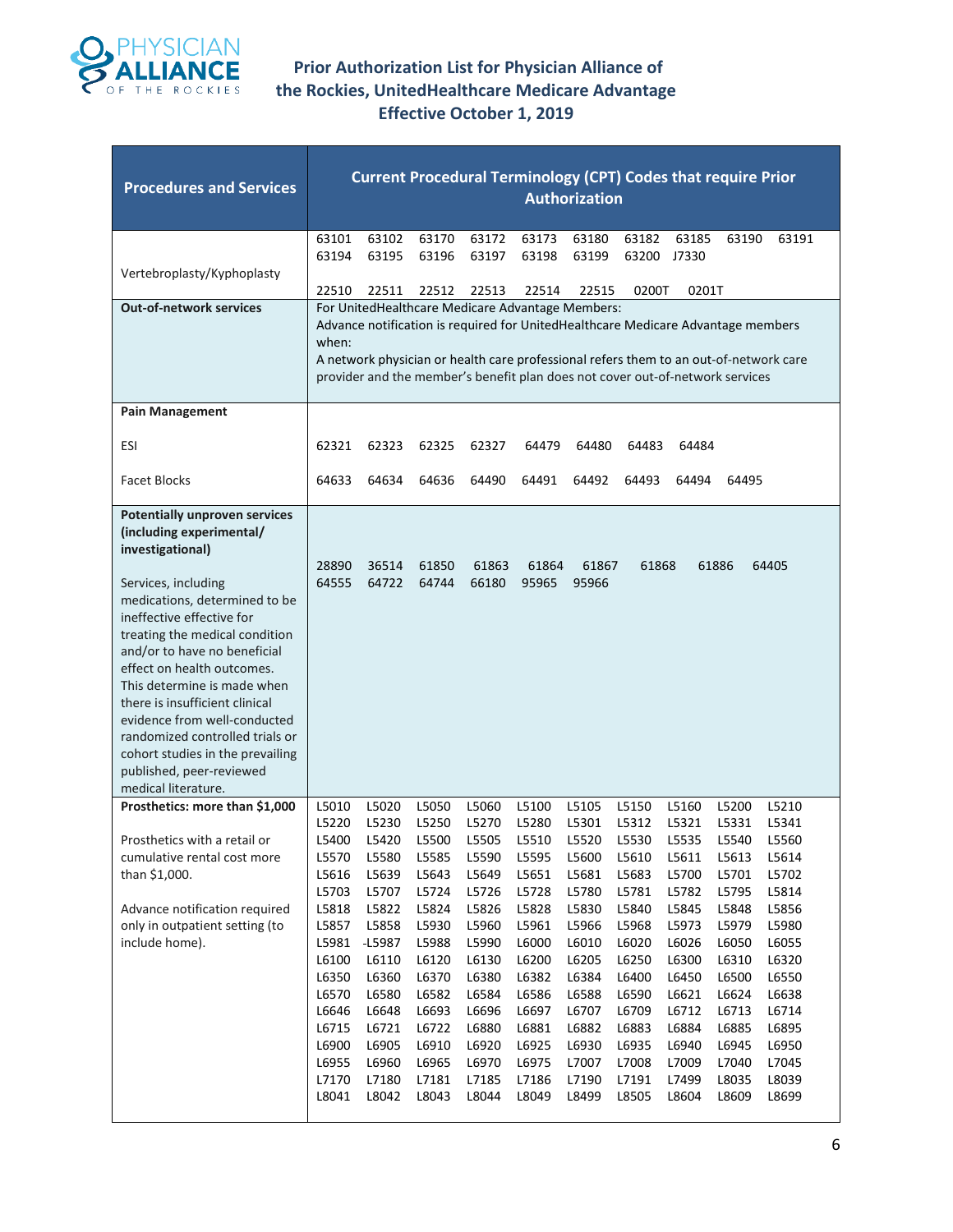

| <b>Procedures and Services</b>                                                                                                                                                                                                                                                    | <b>Current Procedural Terminology (CPT) Codes that require Prior</b><br><b>Authorization</b>                                                                                                                                                                                             |  |  |  |  |  |  |  |  |  |  |
|-----------------------------------------------------------------------------------------------------------------------------------------------------------------------------------------------------------------------------------------------------------------------------------|------------------------------------------------------------------------------------------------------------------------------------------------------------------------------------------------------------------------------------------------------------------------------------------|--|--|--|--|--|--|--|--|--|--|
| Proton beam therapy<br>Focused radiation therapy<br>using beams of protons<br>Indicate whether proton beam<br>therapy is performed as part of<br>a clinical trial. Please reference<br>the Clinical Trials sections.                                                              | 77520<br>77522<br>77523<br>77525                                                                                                                                                                                                                                                         |  |  |  |  |  |  |  |  |  |  |
| Rhinoplasty<br>Treatment of nasal functional<br>impairment and septal<br>deviation                                                                                                                                                                                                | 30400<br>30410<br>30430<br>30420<br>30435<br>30450<br>30460<br>30462<br>30465                                                                                                                                                                                                            |  |  |  |  |  |  |  |  |  |  |
| Sleep apnea procedures and<br>surgeries                                                                                                                                                                                                                                           |                                                                                                                                                                                                                                                                                          |  |  |  |  |  |  |  |  |  |  |
| Maxillomandibular<br>advancement or oral-<br>pharyngeal tissue reduction for<br>treatment of obstructive sleep<br>apnea.                                                                                                                                                          | 21685<br>41512<br>41530<br>41599<br>42145                                                                                                                                                                                                                                                |  |  |  |  |  |  |  |  |  |  |
| Applies to inpatient or<br>outpatient, including but not<br>limited to:<br>Palatopharyngoplasty: oral<br>pharyngeal reconstructive<br>surgery that includes laser-<br>assisted uvulopalatoplasty<br>Applies only for surgical sleep<br>apnea procedures and not<br>sleep studies. |                                                                                                                                                                                                                                                                                          |  |  |  |  |  |  |  |  |  |  |
| <b>Sleep studies</b>                                                                                                                                                                                                                                                              | 95800 95801 95805 95806 95807 95808<br>95810<br>95811                                                                                                                                                                                                                                    |  |  |  |  |  |  |  |  |  |  |
| Spinal stimulator for pain<br>management<br>Spinal cord stimulators when<br>implanted for pain<br>management                                                                                                                                                                      | 63650<br>63655<br>63685                                                                                                                                                                                                                                                                  |  |  |  |  |  |  |  |  |  |  |
| <b>Transplant of tissue organs</b><br>Organ or tissue transplant or<br>transplant related services                                                                                                                                                                                | For transplant and CAR-T cell therapy services including Kymriah™ (tisagenlecleucel) and<br>Yescarta™ (axicabtagene ciloleucel), please call the Optum Transplant Case Management<br>Team at 888-936-7246 or the notification number on the back of the member's health<br>plan ID card. |  |  |  |  |  |  |  |  |  |  |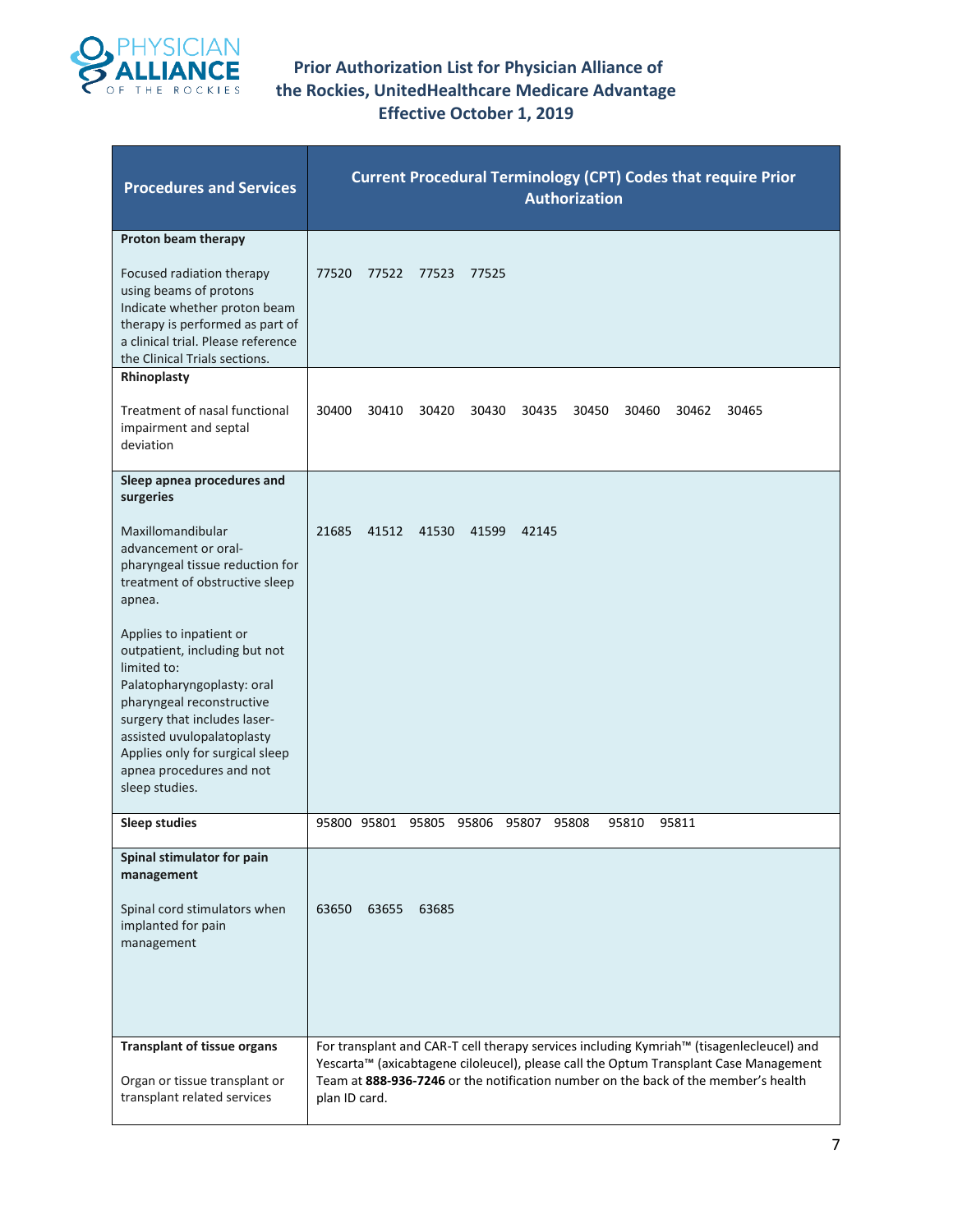

| <b>Procedures and Services</b>                                                                                                 | <b>Current Procedural Terminology (CPT) Codes that require Prior</b><br><b>Authorization</b>                                                                                                                                                   |  |  |  |  |  |  |  |  |  |  |  |  |
|--------------------------------------------------------------------------------------------------------------------------------|------------------------------------------------------------------------------------------------------------------------------------------------------------------------------------------------------------------------------------------------|--|--|--|--|--|--|--|--|--|--|--|--|
| before pre-treatment or<br>evaluation<br>Must request for transplant or                                                        | <b>Evaluation for transplant</b><br>99205                                                                                                                                                                                                      |  |  |  |  |  |  |  |  |  |  |  |  |
| transplant-related services<br>before pre-treatment or<br>evaluation.                                                          | <b>Bone marrow harvest</b><br>38240<br>38241<br>38242                                                                                                                                                                                          |  |  |  |  |  |  |  |  |  |  |  |  |
|                                                                                                                                | Heart/lung<br>33935<br>33930                                                                                                                                                                                                                   |  |  |  |  |  |  |  |  |  |  |  |  |
|                                                                                                                                | Heart<br>33940<br>33944<br>33945                                                                                                                                                                                                               |  |  |  |  |  |  |  |  |  |  |  |  |
|                                                                                                                                | Lung<br>32850<br>32851<br>32852<br>32853<br>32854<br>32856<br>S2060<br>S2061                                                                                                                                                                   |  |  |  |  |  |  |  |  |  |  |  |  |
|                                                                                                                                | Kidney<br>50300<br>50320<br>50323<br>50340<br>50360<br>50365<br>50370<br>50380<br>50547                                                                                                                                                        |  |  |  |  |  |  |  |  |  |  |  |  |
|                                                                                                                                | Pancreas<br>48551<br>48552<br>48554                                                                                                                                                                                                            |  |  |  |  |  |  |  |  |  |  |  |  |
|                                                                                                                                | Liver<br>47135<br>47143<br>47147                                                                                                                                                                                                               |  |  |  |  |  |  |  |  |  |  |  |  |
|                                                                                                                                | Intestine<br>44132<br>44133<br>44135<br>44136                                                                                                                                                                                                  |  |  |  |  |  |  |  |  |  |  |  |  |
|                                                                                                                                | Services related to transplants<br>32855<br>33933<br>38208<br>38209<br>38212<br>38213<br>38215<br>38210<br>38214<br>38232<br>44137<br>44715<br>44720<br>44721<br>47133<br>47142<br>47140<br>47141<br>47144<br>47145<br>47146<br>50325<br>S2152 |  |  |  |  |  |  |  |  |  |  |  |  |
|                                                                                                                                | <b>CAR-T Cell Therapy</b><br>0537T<br>0538T<br>0539T<br>0540T<br>Q2041<br>Q2042                                                                                                                                                                |  |  |  |  |  |  |  |  |  |  |  |  |
| <b>Vagus nerve stimulation</b><br>Implantation of a device that<br>sends electrical impulses into<br>one of the cranial nerves | 61885 64568                                                                                                                                                                                                                                    |  |  |  |  |  |  |  |  |  |  |  |  |
|                                                                                                                                |                                                                                                                                                                                                                                                |  |  |  |  |  |  |  |  |  |  |  |  |
| Vein procedures                                                                                                                |                                                                                                                                                                                                                                                |  |  |  |  |  |  |  |  |  |  |  |  |
| Removal and ablation of the<br>main trunks and named<br>branches of the saphenous                                              | 36473<br>36475<br>36478<br>37700<br>37718<br>37722<br>37780                                                                                                                                                                                    |  |  |  |  |  |  |  |  |  |  |  |  |